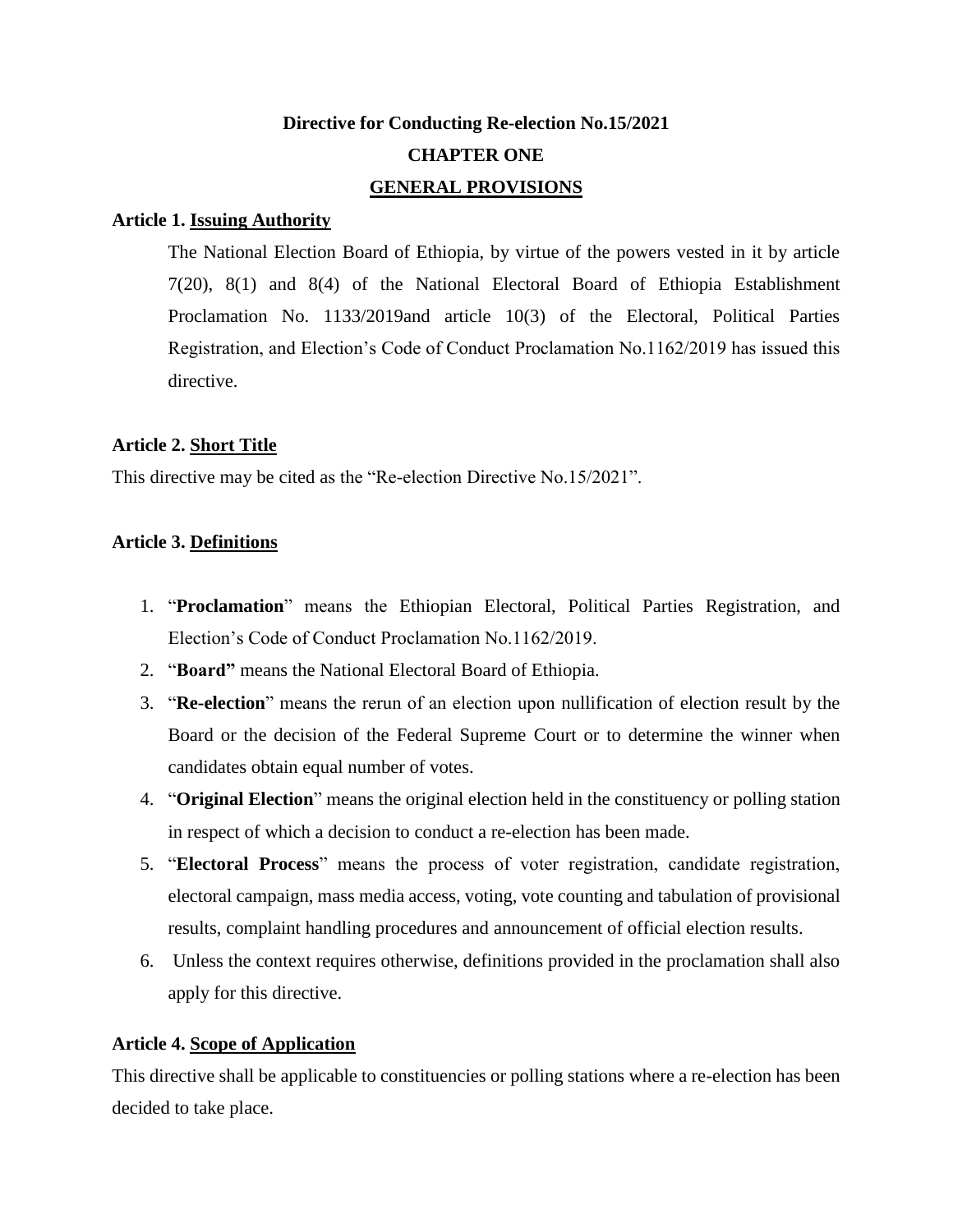### **Article 5. Gender Reference**

Provisions set out in the masculine or feminine gender shall also apply to the other gender.

### **Article 6. Objective**

This directive shall have the following objectives:

- 1. To determine the conduct of re-elections; and
- 2. To clarify the procedure for the conduct of re-election as well as the responsibilities of the Board and the concerned election officers at all levels.

### **CHAPTER TWO**

### **CONDITIONS AND PROCEDURES FOR CONDUCTING A RE-ELECTION**

### **Article 7. Decision to Conduct a Re-election**

1) The Board shall accept and execute the decision of the Federal Supreme Court, which having examined the case presented to it regarding the election process, orders a re-election.

- 2) The Board may, where it is convinced that a violation of law that would distort the election result in one or more constituencies has occurred, decide that re-election should be conducted in the polling stations or constituencies where the violation has occurred.
- 3) In determining whether a given act or omission distorts the outcome of the election, the Board will take the following into consideration:
	- a. Where voters whose number is large enough to change the election result were prevented from voting;
	- b. Where voters whose number is large enough to change the election result were forced to vote for one party;
	- c. Where voters whose number is large enough to change the election result, due to an intentional unlawful act, were prevented from voting for the party or candidate of their choice;
	- d. Where ballot papers whose number is large enough to change the election result are lost, torn, or made impossible to count;
	- e. Where the number of ballots casted exceeds the number of registered voters, and where this problem could not be resolved by a recount of votes;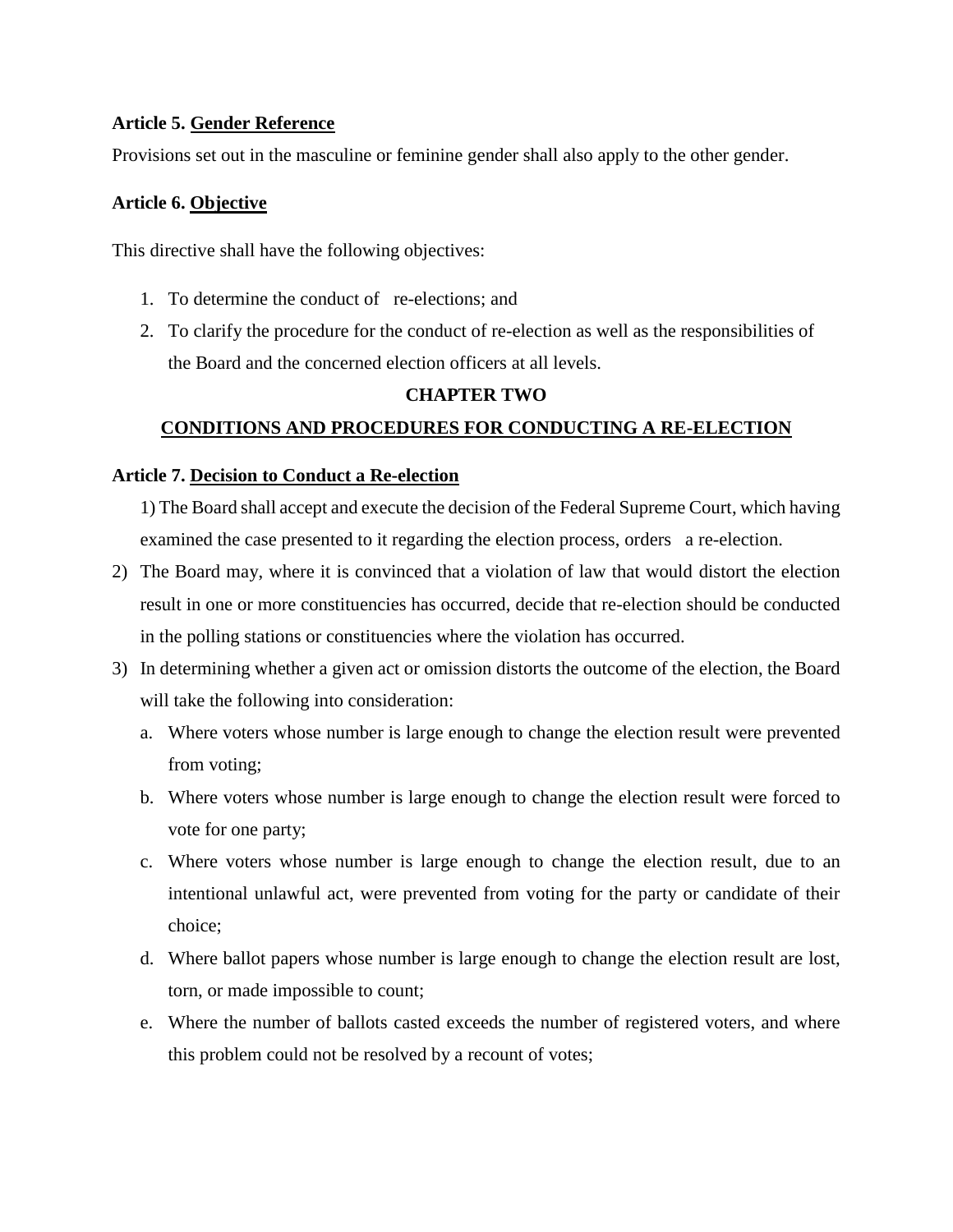f. Where there is evidence to show that an act of violence was committed in most of the polling stations within the constituency to frighten and intimidate voters, candidates or their agents or election officers of the Board;

g. In circumstances other than those specified above, the Board may decide to conduct a reelection where, due to force majeure, it was impossible to count the votes or verify the result and determine the winner in certain polling stations or constituencies.

- 4) Where two or more candidates received equal number of votes which has been confirmed by a recount and it is impossible to determine the winner, the Board may order a re-election only to be conducted among the candidates who received an equal number of votes. In such cases, if one of the two candidates withdraw, re-election shall not be necessary.
- 5) Where the number of candidates who obtained equal number of votes in a regional council or local election is equal to the number of contested seats, re-election shall not be conducted.

#### **Article 8. Content of the Decision**

1) Where the Board decides to conduct a re-election, it shall, ten days prior to the re-election date, announce to the public in a clear and accessible manner the following information, and post the same in the constituencies or polling stations where a re-election is to be held:

- a. The date on which the decision was rendered;
- b. The polling station or constituency where the re-election will be held;
- c. The reason(s) for re-election along with an explanation; and
- d. The type of election and the date on which the re-election will be held.
- 2) Where the decision to conduct a re-election is rendered by the Federal Supreme Court, the Board shall, ten days prior to the re-election date, announce to the public in a clear and accessible manner the following information, and post the same in the constituencies or polling stations where a re-election is to be held:
	- a. The file number of the Court's decision;
	- b. The date on which the decision was rendered;
	- c. Constituency or polling station where re-election will be held; and
	- d. The type of election and the date on which the re-election will be held.
- 3) Where a re-election is to be conducted because two or more candidates received equal number of votes, the Board shall, ten days prior to the re-election date, announce to the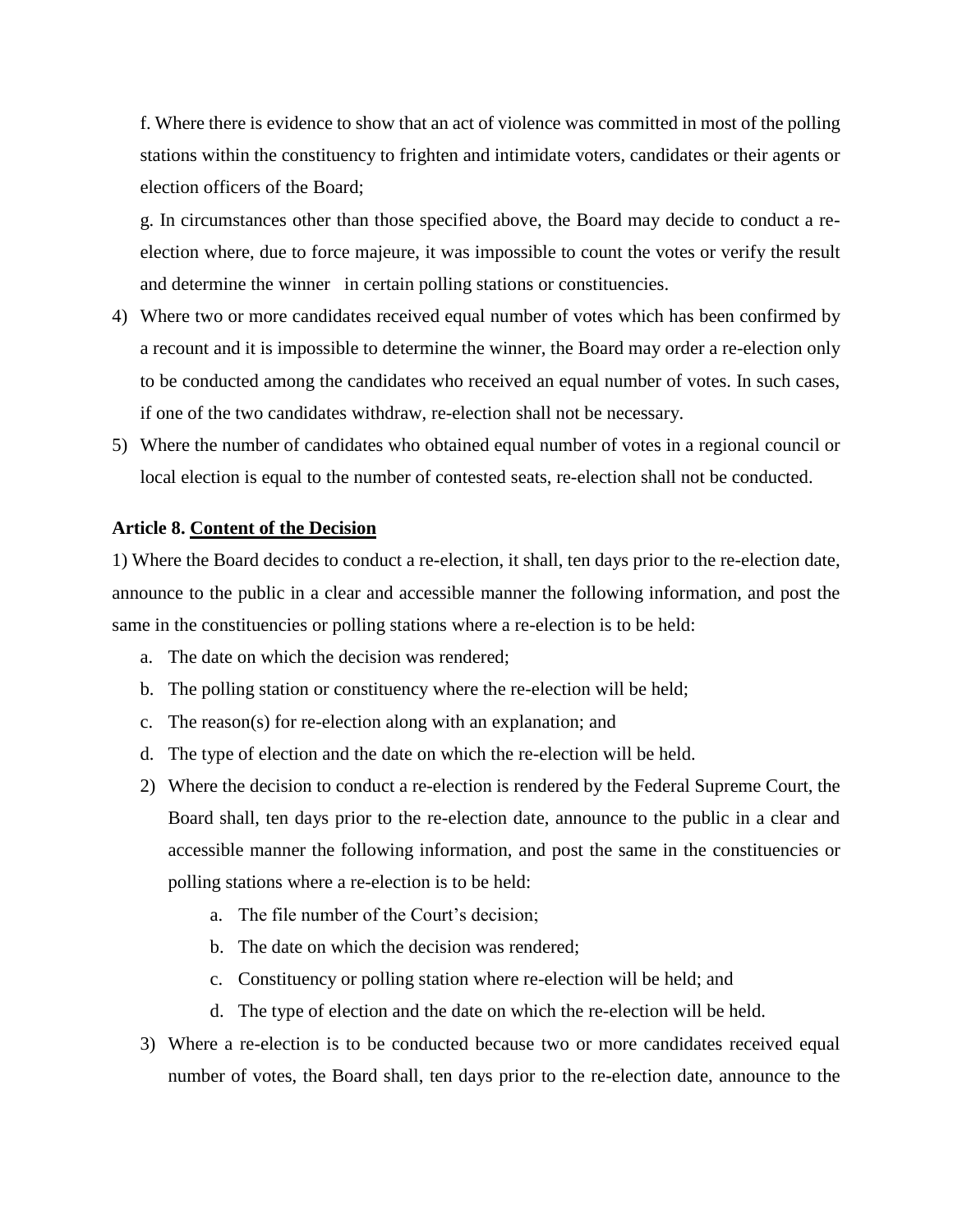public in a clear and accessible manner the following information, and post the same in the constituencies or polling stations where a re-election is to be held:

- a. Full name of the candidates who received equal number of votes;
- b. Symbols of the candidates;
- c. Upon ascertaining the nature of the candidacy where the candidate represents a political party, the name of the political party, and where the candidate is an independent candidate an indication to that effect
- d. The date on which the decision was rendered; and
- e. The date on which the re-election will be held.

### **Article 9. Polling Station Where a Re-election will be Held**

- 1) The re-election shall be conducted at the polling station where the original election was conducted.
- 2) Notwithstanding the provisions of sub-article (1) of this article, the Board may, where it deems it necessary, decide to change the location of the polling station where the re-election will be conducted.
- 3) Where, under sub-article (2) of this article, the address of the polling station is changed, the Board shall notify the change at least five days prior to the day of the re-election.

### **Article 10. Voter Registration**

Where a decision to conduct a re-election is rendered by the Board or the Federal Supreme Court, without having to conduct new voter registration, voters who had registered previously in the constituency or the polling station within the constituency where the irregularities occurred shall vote in the re-election. Accordingly, voters shall submit their ID for verification registration on the electoral roll prior to casting their votes. Voters who were registered through testimony of witnesses shall vote in accordance with the Directive on voting and counting.

### **Article 11. Candidates eligible to Run for Re-election**

1) Unless a re-election is ordered on the grounds that two or more candidates received equal number of votes, only those candidates registered previously shall be eligible to contest in reelection, without having to conduct new candidate registration.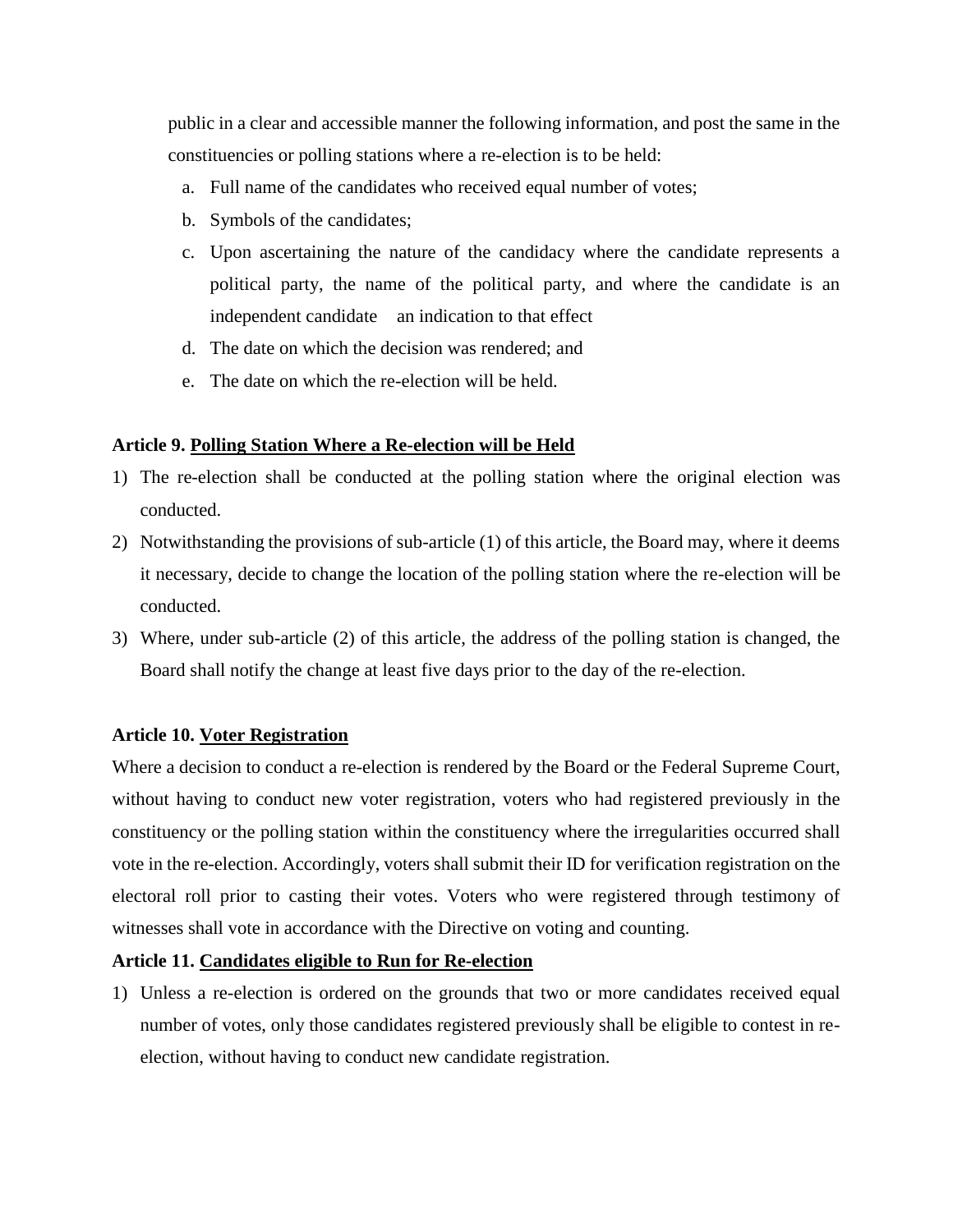- 2) Notwithstanding the provision under sub-article 1 of this Article, where a candidate who received equal vote dies, the party may substitute another candidate.
- 3) The symbols to be used by the candidates for a re-election shall be the one used in the original election.
- 4) Where a re-election is being conducted because two or more candidates received equal number of votes, only those candidates who have received equal number of votes shall be eligible to contest in the re-election.

### **Article 12. Ballot Paper**

- 1) The Board may decide to use the ballot paper used in the original election or publish a new ballot paper for the re-election.
- 2) The Board will decide how ballot papers are prepared where a re-election is to be conducted because two or more candidates received equal number of votes.
- 3) Where the re-election is to be conducted in accordance with sub-article (2) of this article and where the ballot paper carries only the candidates for re-election, the ordering of the picture and symbol of the candidates should be the same as in the original election.

### **Article 13. Voting and Vote Counting**

- 1. The voting and counting process for a re-election shall follow the same procedures applicable to the original election as provided in the Proclamation and the Directive on Voting, Vote Counting and Announcement of Results.
- 2. Notwithstanding the provisions of sub-article (1) of this article, during voting in a reelection, a voter's finger, different from the one marked during the original election, shall be marked with an indelible ink, to indicate that a voter has cast his ballot and to avoid multiple voting.
- 3. Notwithstanding the provisions of sub-article (1) of this article, the Board shall determine the manner by which voters who cast their ballot for the re-election can verify their participation through signature.
- 4. Notwithstanding the provisions of sub-article (1) of this article, and where there are no compelling circumstances that require the Board to adopt a different procedure, voting and counting in a re-election shall be conducted in the polling station in the presence of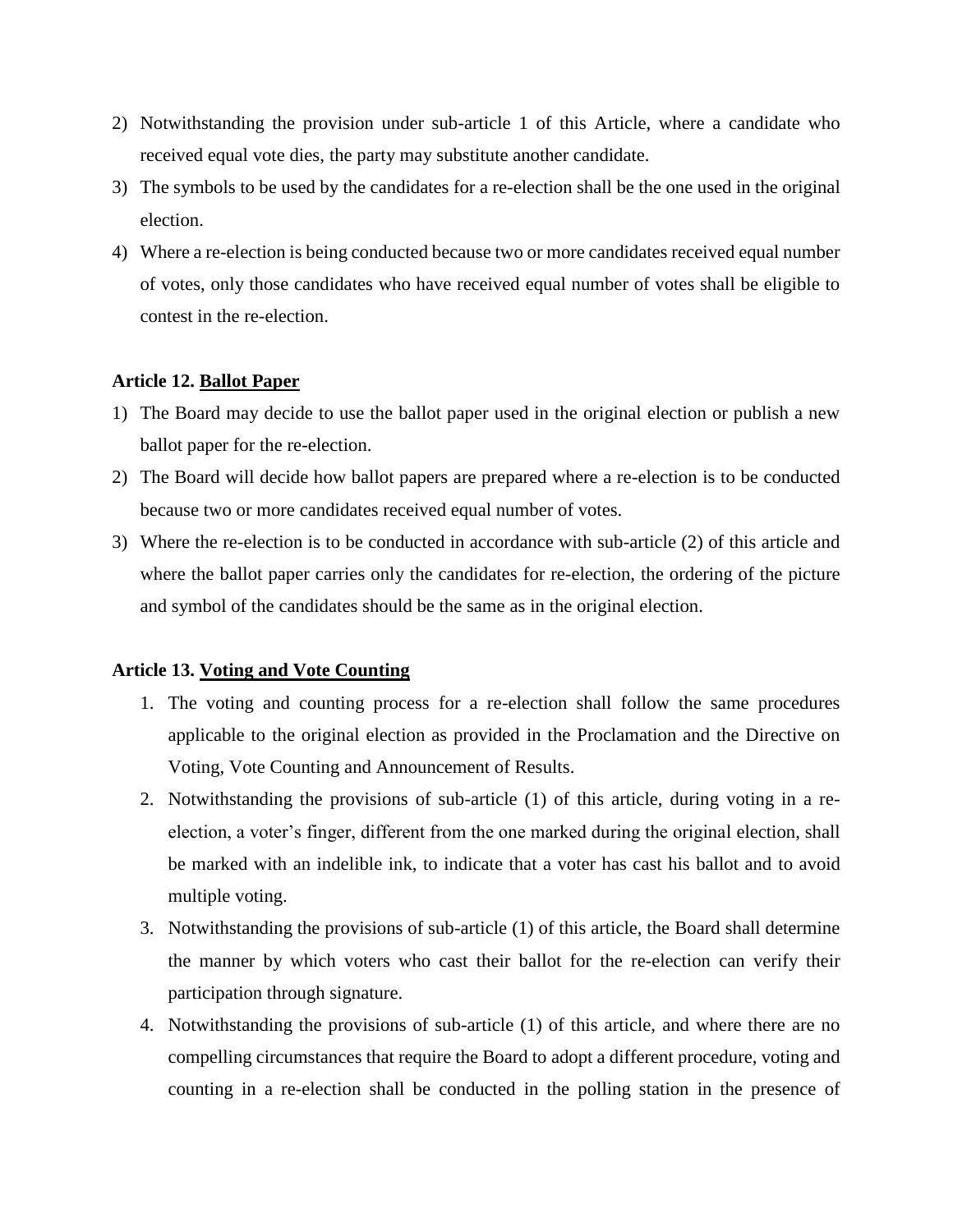observers, journalists and agents of the candidates contesting in the re-election accredited to observe the original election.

### **Article 14. Announcement of Re-election Results**

- 1) The Board shall, as provided in the Proclamation and the Directive on Voting, Vote Counting and Announcement of Results, announce results of the re-election in respect of each polling stations and constituencies. The announcement shall follow the procedures applicable to the original election as provided under the Proclamation and the Directive on Voting, Vote Counting and Announcement of Results.
- 2) While announcing the result of the re-election, the Board shall additionally specify the following particulars:
	- a. The reason for the decision to conduct the re-election;
	- b. The organ that rendered the decision;
	- c. The date on which the decision was rendered; and
	- d. The polling stations and constituencies where the re-election was held.

### **Article 15. Complaints During Re-election**

- 1) The process and procedure for addressing complaints during the re-election process shall be in accordance with the Directive on the lodging of complaints raised at different levels, the structure and organization of Grievance Hearing Committees.
- 2) If the decision to hold a re-election has the effect of changing the election officers or Grievance Hearing Committees involved in the original election, the Board will make such arrangements.

### **CHAPTER THREE**

### **RESPONSIBILITIES**

### **Article 16. Responsibilities of the Board**

- 1) The training the Board provides to election officers shall include the procedures for conducting a re-election.
- 2) The Board shall conduct the re-election as soon as operationally possible from the date it is known that a re-election is to be conducted or from the date on which it was announced that a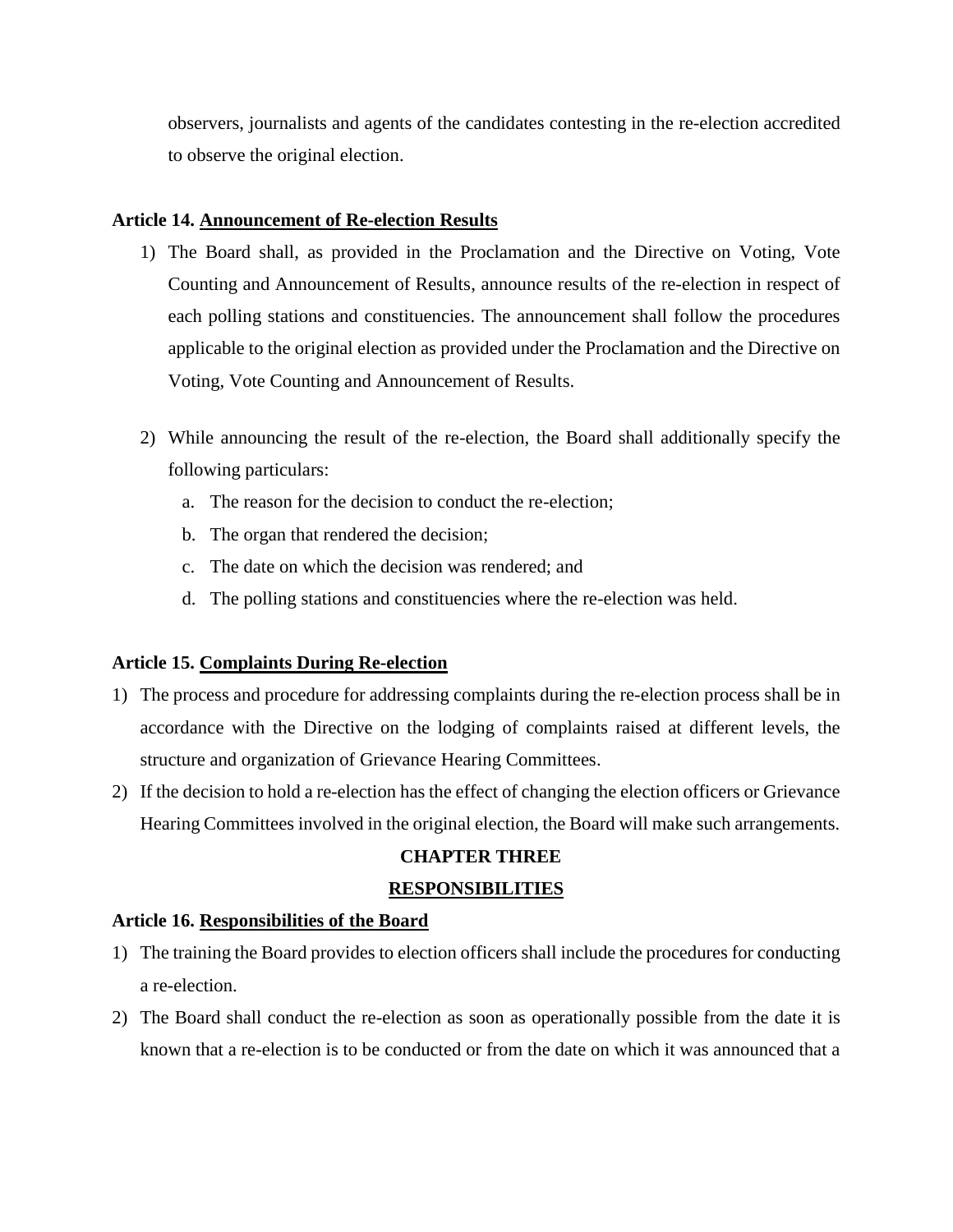re-election will be conducted because candidates received equal number of votes and it is impossible to determine the winner.

- 3) Once it is known that a re-election will be conducted, the Board shall, in accessible manner, provide voters education to voters and the public informing the details of the decision and the next steps.
- 4) The Board shall announce, in detail, the timetable and procedure of the re-election.

#### **Article 17. Responsibilities of Candidates**

- 1) Candidates who are contesting in a re-election or their agents shall, from the day the re-election is announced, have the duty to cooperate with the relevant election officers of the constituency and polling station where the re-election will be conducted.
- 2) Candidates who are contesting in a re-election or their agents shall not campaign during the reelection period, which runs from the date the decision to hold a re-election is made until the announcement of results.
- 3) Candidates who contest in a re-election or their agents, shall inform their party members and supporters to refrain from campaigning, engaging in any act that interferes with the election process or any activity demonstrating support in any form.
- 4) Agents of those candidates who are contesting in a re-election and who have been accredited to observe the original election process shall express their interest to the Board and the constituencies where the re-election will be held. The Board may decide to implement an equitable rotation system if it is necessary to limit the number of accredited agents in a polling station at any given time. In such cases, the equitable rotation system shall be subject to review by the Polling Station Grievance Hearing Committee.

#### **Article 18. Responsibilities of Observers and Journalists**

- 1) Unless their accreditation has been cancelled by the Board, observers and journalists that have been accredited for the original election, have the right to observe or report the re-election process without the need to obtain additional permission.
- 2) Observers observing the re-election, journalists reporting the process and the mass media have the duty to cooperate with polling stations, constituencies, and the Board in accordance with the relevant directives.